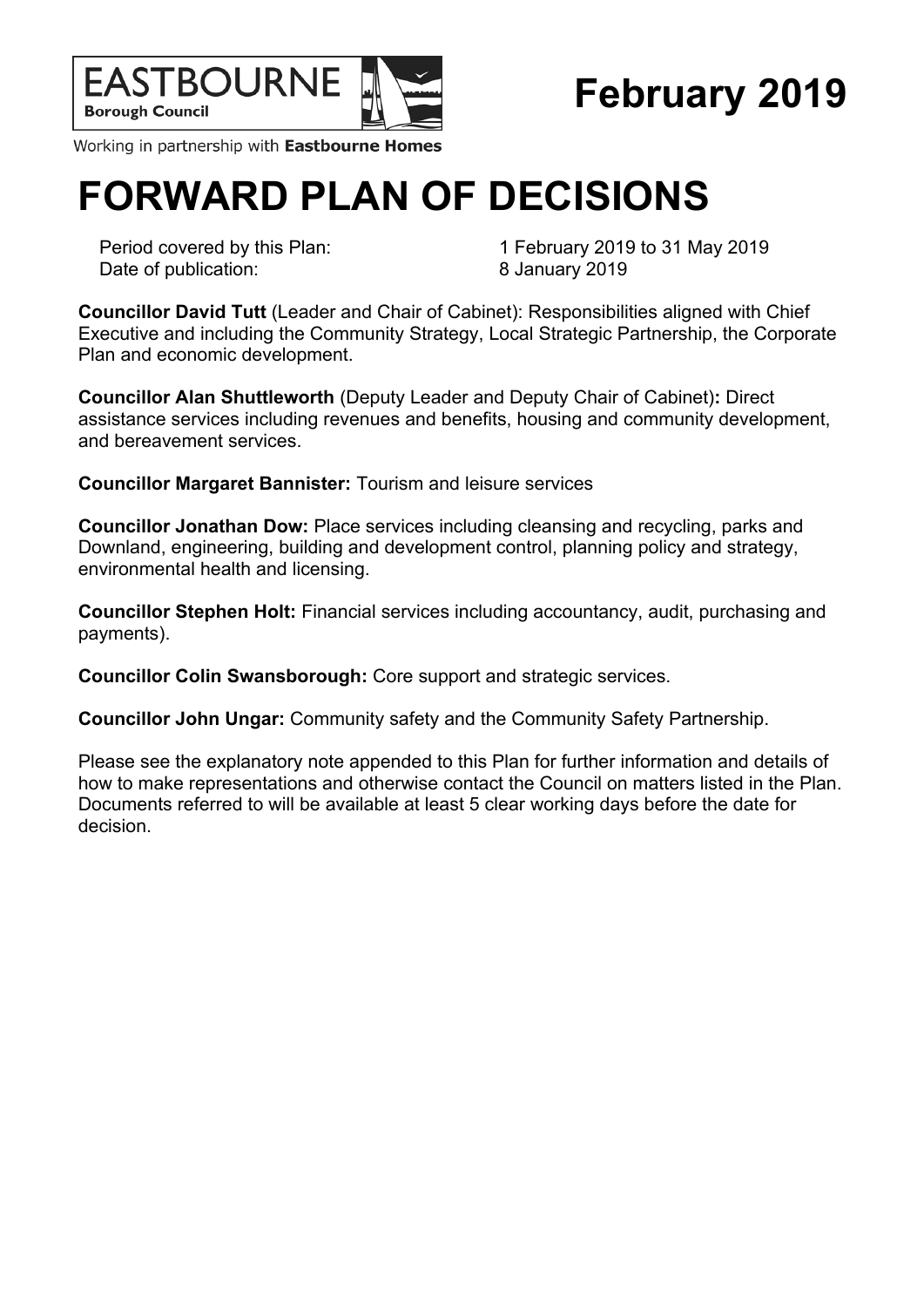| Title, description and<br>lead cabinet member:                                                                                                                                                                      | $\textsf{Ward}(s)$ : | <b>Decision</b><br>type:                 | <b>Decision</b><br>maker:      | <b>Expected date</b><br>of decision: | <b>Expected</b><br>exemption<br>class:<br>(Exempt<br>information<br>reason as<br>defined by Part<br>1 of Schedule<br>12A of the<br>Local<br><b>Government</b><br><b>Act 1972 (as</b><br>amended)) | <b>Consultation</b><br>arrangements<br>proposed or<br>undertaken<br>(where known):                                                                                                                                                                                                                                                                                                                      | <b>Documents to</b><br>be submitted: | <b>Lead Chief Officer/</b><br><b>Contact Officer:</b>                                                                                                    |
|---------------------------------------------------------------------------------------------------------------------------------------------------------------------------------------------------------------------|----------------------|------------------------------------------|--------------------------------|--------------------------------------|---------------------------------------------------------------------------------------------------------------------------------------------------------------------------------------------------|---------------------------------------------------------------------------------------------------------------------------------------------------------------------------------------------------------------------------------------------------------------------------------------------------------------------------------------------------------------------------------------------------------|--------------------------------------|----------------------------------------------------------------------------------------------------------------------------------------------------------|
| <b>General fund budget</b><br>2019/20<br>To recommend full<br>Council to set the<br>2019/20 budget and<br>council tax at their<br>meeting in February<br>2019.<br>(Lead Cabinet member:<br>Councillor Stephen Holt) | All Wards            | <b>Budget and</b><br>policy<br>framework | Cabinet<br><b>Full Council</b> | 6 Feb 2019<br>20 Feb 2019            | Open                                                                                                                                                                                              | The budget is<br>subject to a wide<br>and varied<br>consultation<br>process which<br>will be<br>conducted<br>alongside the<br>Corporate Plan<br>(see separate<br>listing). This will<br>include<br>consultation with<br>the business and<br>voluntary/comm<br>unity sectors.<br>The Council's<br>Scrutiny<br>Committee will<br>also have a<br>formal<br>opportunity of<br>considering the<br>proposals. | Report and<br>budget                 | <b>Chief Finance Officer</b><br>(Homira Javadi)<br>Pauline Adams, Head of<br>Finance<br>Tel: (01323) 415979<br>pauline.adams@lewes-<br>eastbourne.gov.uk |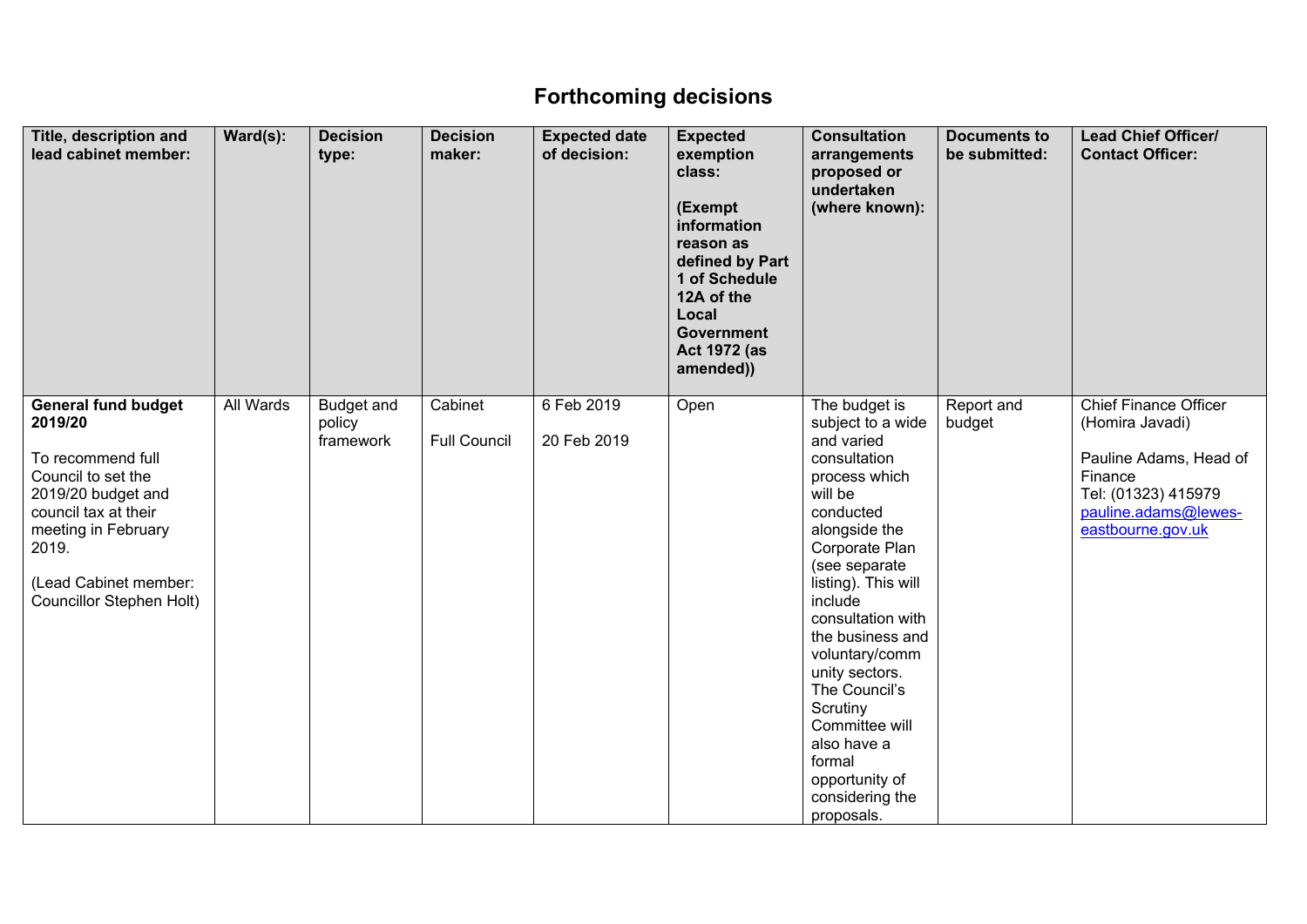| Title, description and<br>lead cabinet member:                                                                                                                                       | $\textsf{Ward}(s)$ : | <b>Decision</b><br>type:                 | <b>Decision</b><br>maker:      | <b>Expected date</b><br>of decision: | <b>Expected</b><br>exemption<br>class:<br>(Exempt<br>information<br>reason as<br>defined by Part<br>1 of Schedule<br>12A of the<br>Local<br><b>Government</b><br><b>Act 1972 (as</b><br>amended)) | <b>Consultation</b><br>arrangements<br>proposed or<br>undertaken<br>(where known):       | <b>Documents to</b><br>be submitted: | <b>Lead Chief Officer/</b><br><b>Contact Officer:</b>                                                                                                                                                                                                 |
|--------------------------------------------------------------------------------------------------------------------------------------------------------------------------------------|----------------------|------------------------------------------|--------------------------------|--------------------------------------|---------------------------------------------------------------------------------------------------------------------------------------------------------------------------------------------------|------------------------------------------------------------------------------------------|--------------------------------------|-------------------------------------------------------------------------------------------------------------------------------------------------------------------------------------------------------------------------------------------------------|
| <b>Investment strategy</b><br>Report will contain<br>Capital Investment<br><b>Strategy and Treasury</b><br>Management Strategy.<br>(Lead Cabinet member:<br>Councillor Stephen Holt) | All Wards            | <b>Budget and</b><br>policy<br>framework | Cabinet<br><b>Full Council</b> | 6 Feb 2019<br>20 Feb 2019            | Open                                                                                                                                                                                              | None, other than<br>provided for the<br>main budget<br>proposals (see<br>separate item). | Report                               | Chief Finance Officer<br>(Homira Javadi)<br>Pauline Adams, Head of<br>Finance Tel: (01323)<br>415979<br>pauline.adams@lewes-<br>eastbourne.gov.uk,<br>Janet Martin, Senior<br>Accountant<br>Tel: (01323) 415983<br>janet.martin@eastbourne<br>.gov.uk |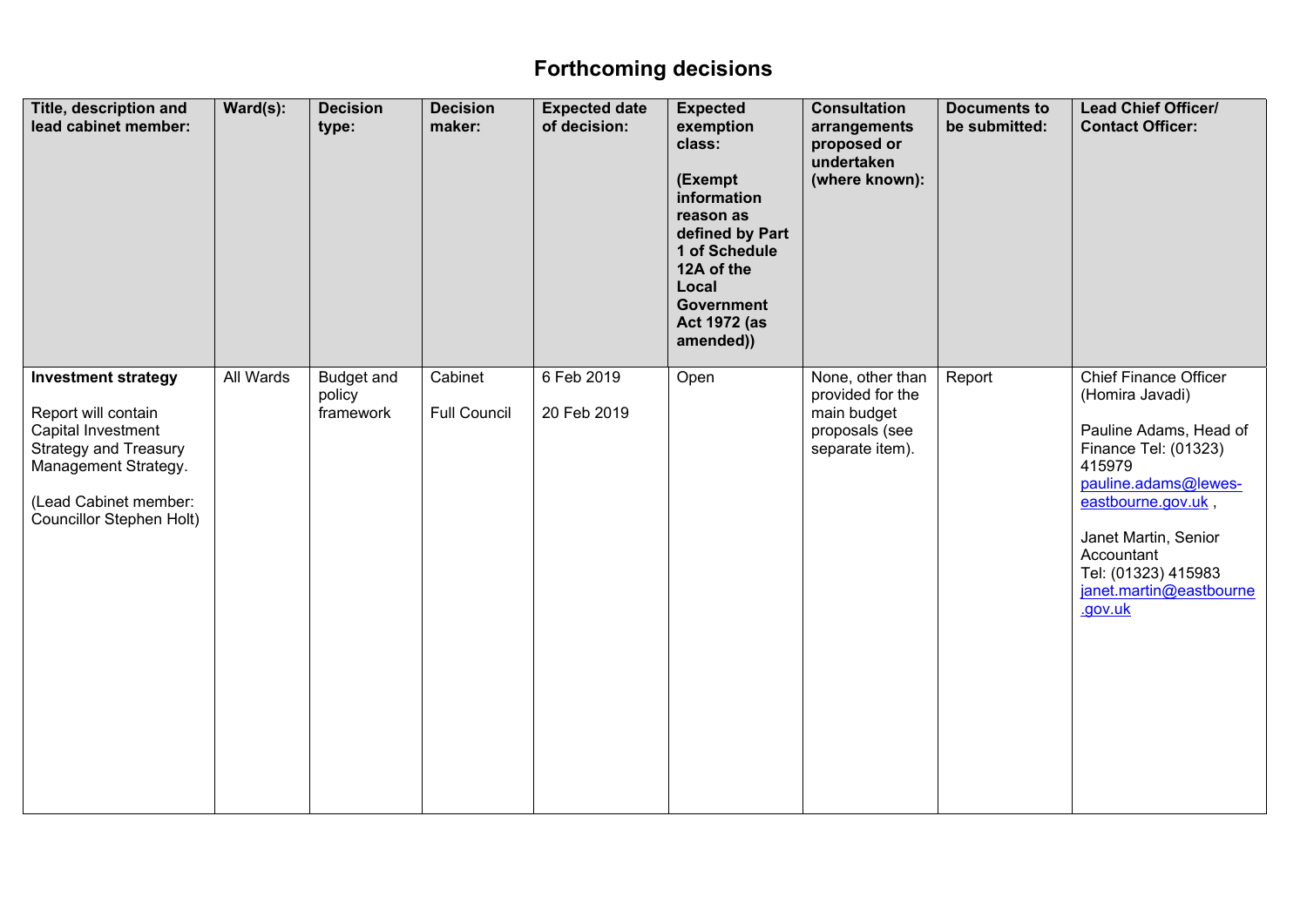| Title, description and<br>lead cabinet member:                                                                                                                                                                                                            | $\textsf{Ward}(s)$ : | <b>Decision</b><br>type:                 | <b>Decision</b><br>maker:      | <b>Expected date</b><br>of decision: | <b>Expected</b><br>exemption<br>class:<br>(Exempt<br>information<br>reason as<br>defined by Part<br>1 of Schedule<br>12A of the<br>Local<br><b>Government</b><br><b>Act 1972 (as</b><br>amended)) | <b>Consultation</b><br>arrangements<br>proposed or<br>undertaken<br>(where known):                                                 | <b>Documents to</b><br>be submitted: | <b>Lead Chief Officer/</b><br><b>Contact Officer:</b>                                                                                                                                                        |
|-----------------------------------------------------------------------------------------------------------------------------------------------------------------------------------------------------------------------------------------------------------|----------------------|------------------------------------------|--------------------------------|--------------------------------------|---------------------------------------------------------------------------------------------------------------------------------------------------------------------------------------------------|------------------------------------------------------------------------------------------------------------------------------------|--------------------------------------|--------------------------------------------------------------------------------------------------------------------------------------------------------------------------------------------------------------|
| <b>Housing revenue</b><br>account budget<br>Recommendations to full<br>Council in February 2019<br>in respect of rent<br>proposals for 2019/20<br>and the housing revenue<br>account.<br>(Lead Cabinet member:<br><b>Councillor Alan</b><br>Shuttleworth) | All Wards            | <b>Budget and</b><br>policy<br>framework | Cabinet<br><b>Full Council</b> | 6 Feb 2019<br>20 Feb 2019            | Open                                                                                                                                                                                              | Consultation<br>with tenants via<br>newsletter and<br>focus groups<br>and<br>consideration at<br>Eastbourne<br>Homes Ltd<br>Board. | Report                               | <b>Chief Finance Officer</b><br>(Homira Javadi) and<br>Director of Service<br>Delivery (Tim Whelan)<br>Pauline Adams, Head of<br>Finance<br>Tel: (01323) 415979<br>pauline.adams@lewes-<br>eastbourne.gov.uk |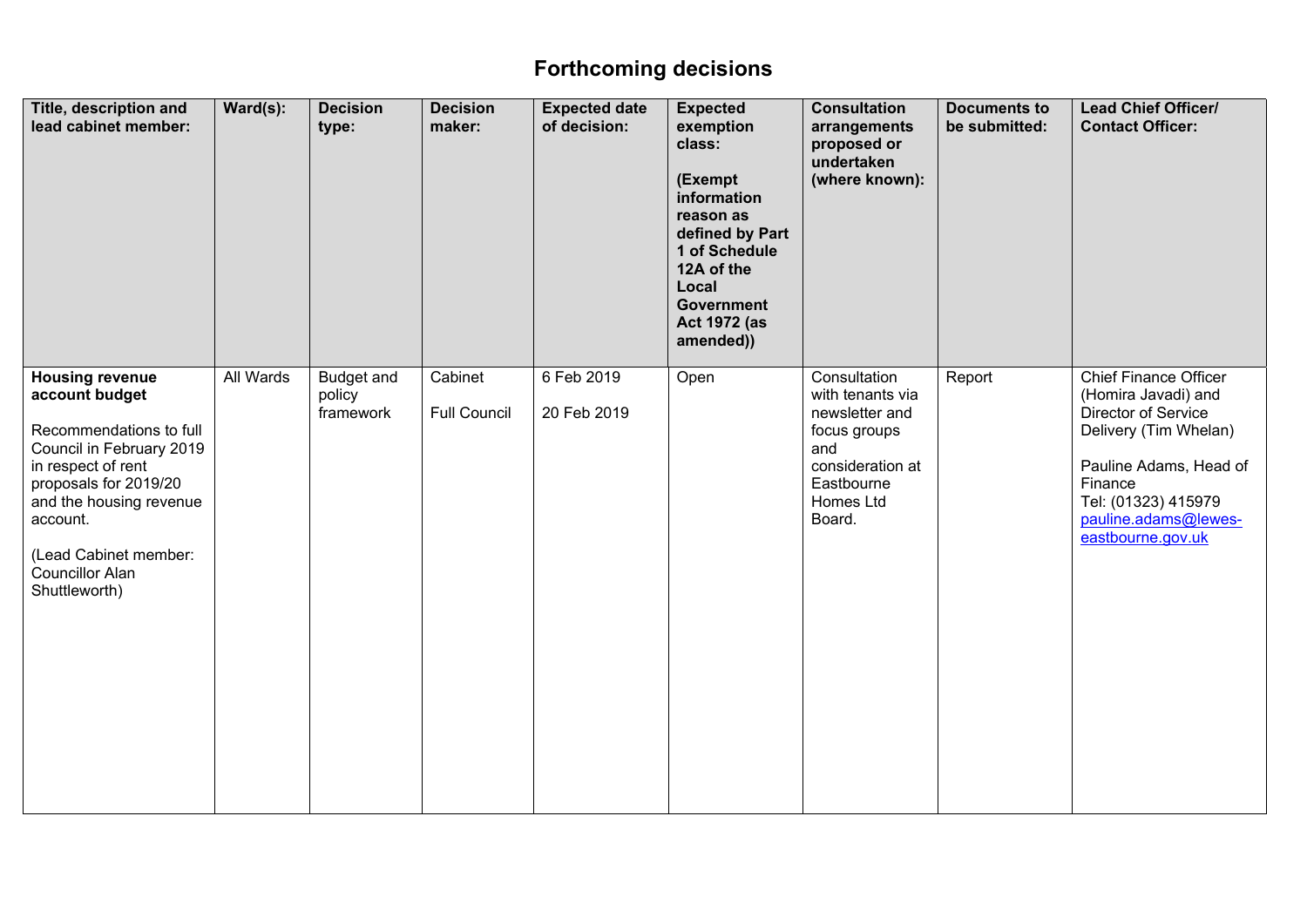| Title, description and<br>lead cabinet member:                                                                                                                                                                                                                                                                                                                                                              | $\textsf{Ward}(s)$ : | <b>Decision</b><br>type: | <b>Decision</b><br>maker: | <b>Expected date</b><br>of decision: | <b>Expected</b><br>exemption<br>class:<br>(Exempt<br>information<br>reason as<br>defined by Part<br>1 of Schedule<br>12A of the<br>Local<br><b>Government</b><br><b>Act 1972 (as</b><br>amended)) | <b>Consultation</b><br>arrangements<br>proposed or<br>undertaken<br>(where known): | <b>Documents to</b><br>be submitted: | <b>Lead Chief Officer/</b><br><b>Contact Officer:</b>                                                                                                                          |
|-------------------------------------------------------------------------------------------------------------------------------------------------------------------------------------------------------------------------------------------------------------------------------------------------------------------------------------------------------------------------------------------------------------|----------------------|--------------------------|---------------------------|--------------------------------------|---------------------------------------------------------------------------------------------------------------------------------------------------------------------------------------------------|------------------------------------------------------------------------------------|--------------------------------------|--------------------------------------------------------------------------------------------------------------------------------------------------------------------------------|
| <b>Retail rate relief</b><br>The Government expects<br>local authorities to have<br>in place arrangements to<br>administer and award<br>reliefs for the new<br>financial year. As<br>granting the reliefs falls<br>under the Council's<br>Discretionary powers it is<br>necessary to have a local<br>policy for each of the<br>reliefs.<br>(Lead Cabinet member:<br><b>Councillor Alan</b><br>Shuttleworth) | All Wards            | Key                      | Cabinet                   | 6 Feb 2019                           | Open                                                                                                                                                                                              | With local<br>ratepayers                                                           | Report                               | Director of Service<br>Delivery (Tim Whelan)<br>Nick Ducatel, Functional<br>Lead (Growth and<br>Prosperity)<br>Tel: (01323) 415914<br>nick.ducatel@lewes-<br>eastbourne.gov.uk |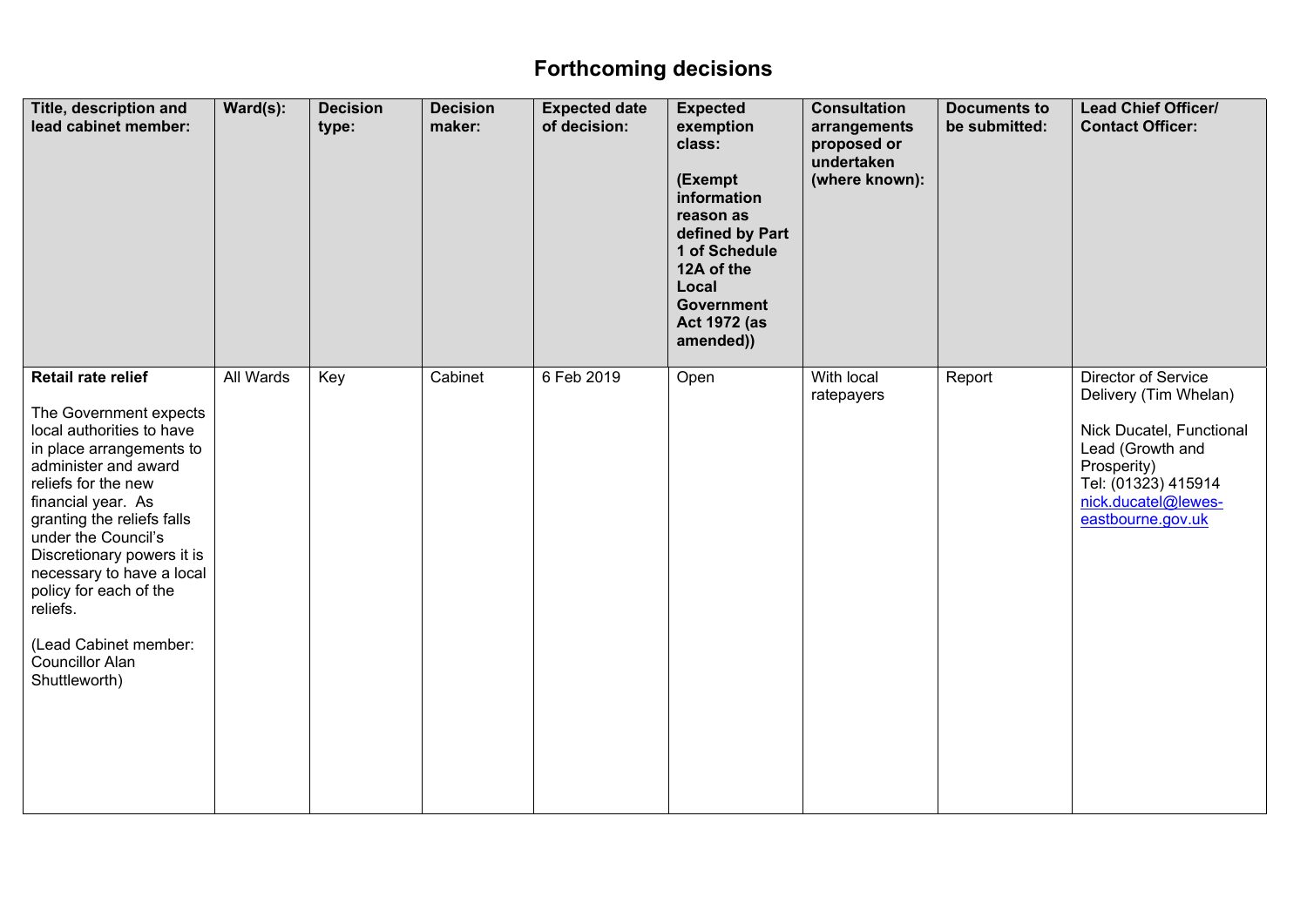| Title, description and<br>lead cabinet member:                                                                                                                                                                                                                                                           | $\textsf{Ward}(s)$ : | <b>Decision</b><br>type: | <b>Decision</b><br>maker: | <b>Expected date</b><br>of decision: | <b>Expected</b><br>exemption<br>class:<br>(Exempt<br>information<br>reason as<br>defined by Part<br>1 of Schedule<br>12A of the<br>Local<br><b>Government</b><br><b>Act 1972 (as</b><br>amended)) | <b>Consultation</b><br>arrangements<br>proposed or<br>undertaken<br>(where known): | <b>Documents to</b><br>be submitted: | <b>Lead Chief Officer/</b><br><b>Contact Officer:</b>                                                                                                                                   |
|----------------------------------------------------------------------------------------------------------------------------------------------------------------------------------------------------------------------------------------------------------------------------------------------------------|----------------------|--------------------------|---------------------------|--------------------------------------|---------------------------------------------------------------------------------------------------------------------------------------------------------------------------------------------------|------------------------------------------------------------------------------------|--------------------------------------|-----------------------------------------------------------------------------------------------------------------------------------------------------------------------------------------|
| <b>Discretionary Disabled</b><br><b>Facilities Grants</b><br>To approve a<br><b>Discretionary Funding</b><br>Policy for Disabled<br>Facilities Grants in light<br>of additional allocation of<br>funding from Central<br>Government.<br>(Lead Cabinet member:<br><b>Councillor Alan</b><br>Shuttleworth) | All Wards            | Key                      | Cabinet                   | 6 Feb 2019                           | Open                                                                                                                                                                                              | None                                                                               | Report                               | Director of Service<br>Delivery (Tim Whelan)<br>Rebecca Wynn, Senior<br>Specialist Advisor -<br><b>Private Housing</b><br>Tel: 01273 085491<br>Rebecca.wynn@lewes-<br>eastbourne.gov.uk |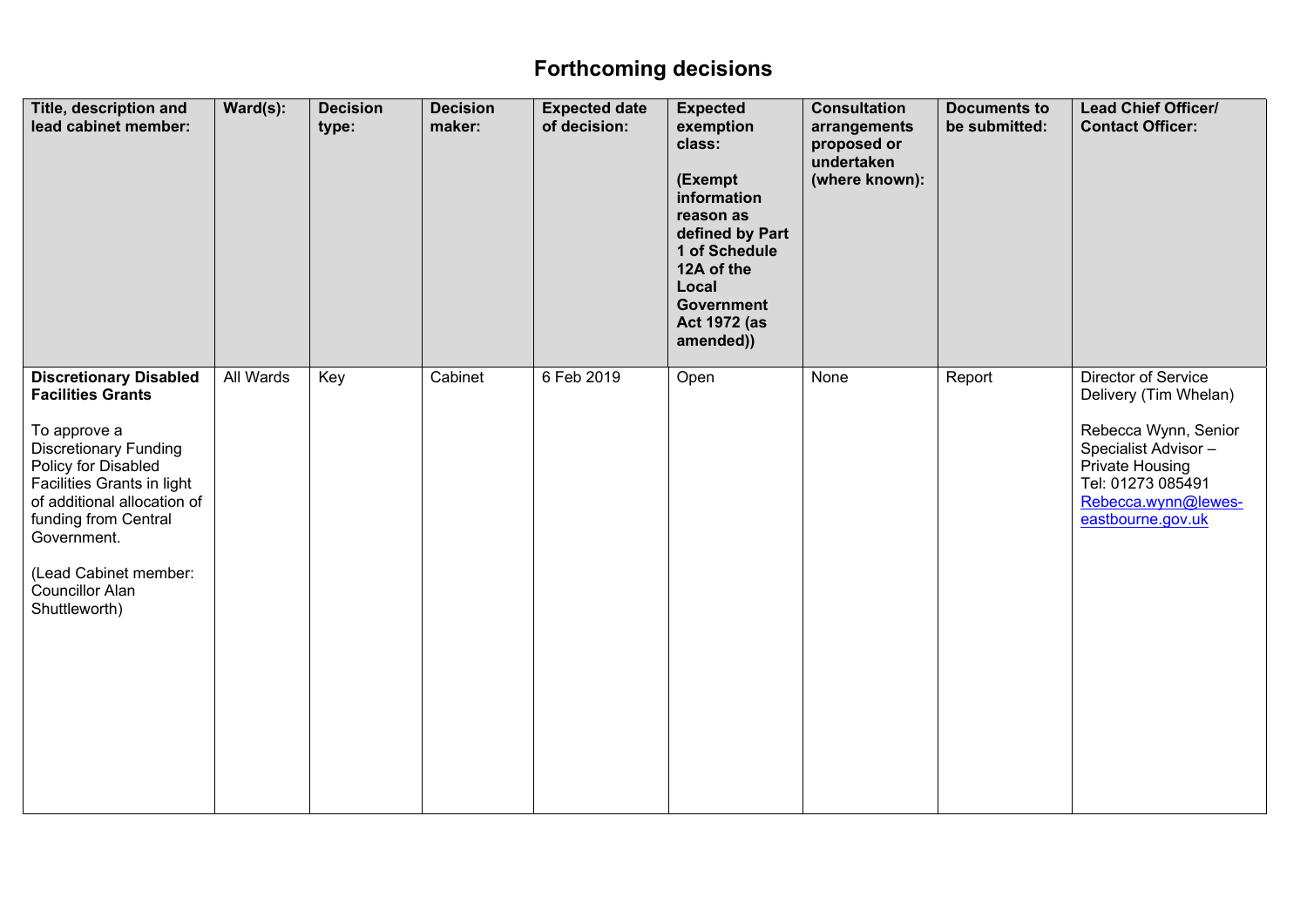| Title, description and<br>lead cabinet member:                                                                                                                                                                                                                                                                                  | $\textsf{Ward}(s)$ : | <b>Decision</b><br>type:                 | <b>Decision</b><br>maker:      | <b>Expected date</b><br>of decision: | <b>Expected</b><br>exemption<br>class:<br>(Exempt<br>information<br>reason as<br>defined by Part<br>1 of Schedule<br>12A of the<br>Local<br><b>Government</b><br><b>Act 1972 (as</b><br>amended)) | <b>Consultation</b><br>arrangements<br>proposed or<br>undertaken<br>(where known): | <b>Documents to</b><br>be submitted:      | <b>Lead Chief Officer/</b><br><b>Contact Officer:</b>                                                                                                                                                                         |
|---------------------------------------------------------------------------------------------------------------------------------------------------------------------------------------------------------------------------------------------------------------------------------------------------------------------------------|----------------------|------------------------------------------|--------------------------------|--------------------------------------|---------------------------------------------------------------------------------------------------------------------------------------------------------------------------------------------------|------------------------------------------------------------------------------------|-------------------------------------------|-------------------------------------------------------------------------------------------------------------------------------------------------------------------------------------------------------------------------------|
| <b>Eastbourne Local</b><br><b>Development Scheme</b><br>To seek endorsement of<br>the Local Development<br>Scheme, which sets out<br>the timetable for the<br>preparation of the new<br>Eastbourne Local Plan,<br>in order to allow formal<br>adoption at Full Council.<br>(Lead Cabinet member:<br>Councillor Jonathan<br>Dow) | <b>All Wards</b>     | <b>Budget and</b><br>policy<br>framework | Cabinet<br><b>Full Council</b> | 6 Feb 2019<br>20 Feb 2019            | Open                                                                                                                                                                                              | Local Plan<br><b>Steering Group</b><br>(4 <sup>th</sup> December<br>2018)          | Report and local<br>development<br>scheme | Director of Regeneration<br>and Planning<br>(lan Fitzpatrick)<br>Matt Hitchen, Senior<br>Strategy and<br><b>Commissioning Officer</b><br>(Planning Policy)<br>Tel: (01323) 415253<br>matt.hitchen@lewes-<br>eastbourne.gov.uk |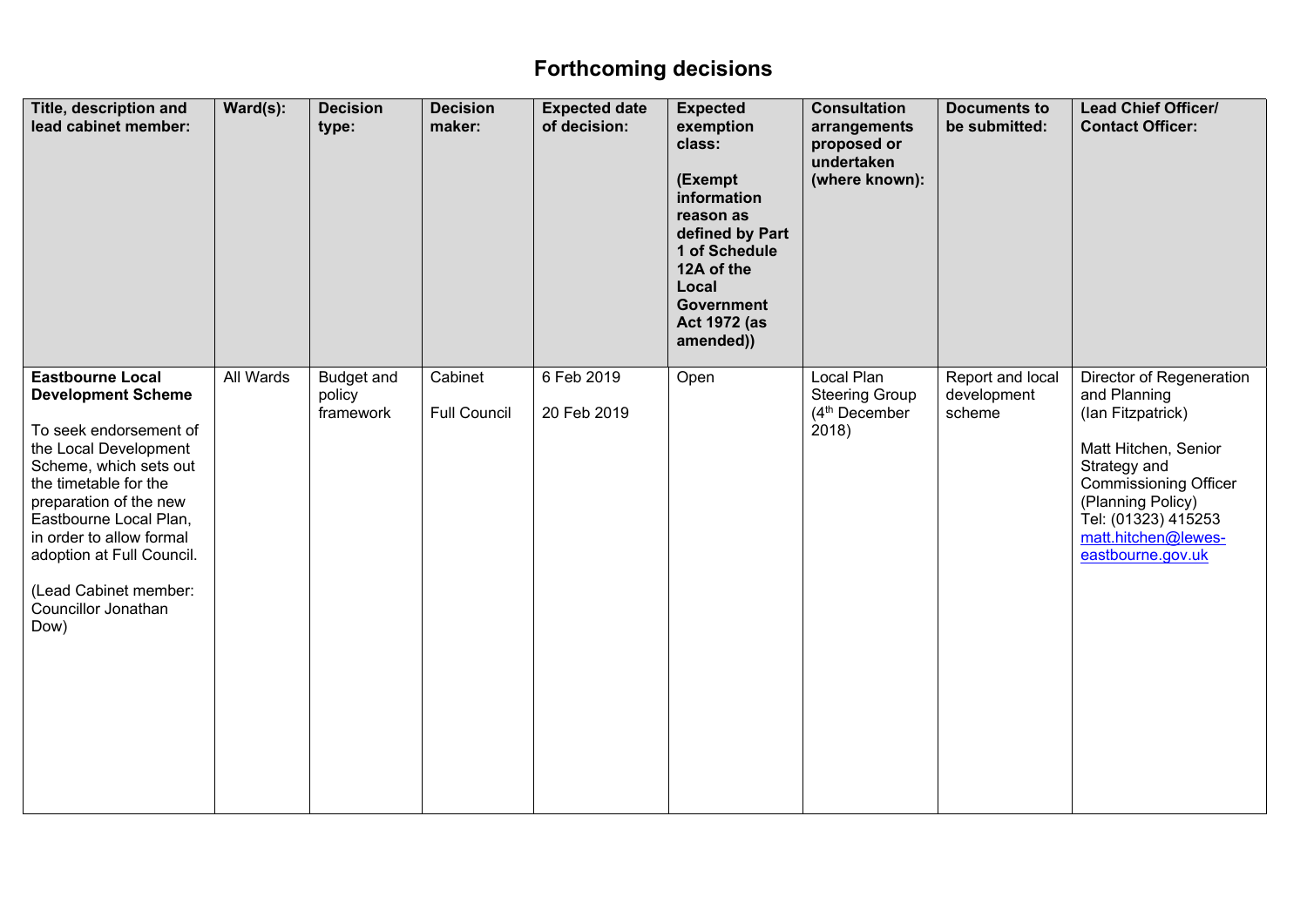| Title, description and<br>lead cabinet member:                                                                                                                                                                                       | $\textsf{Ward}(s)$ : | <b>Decision</b><br>type:                 | <b>Decision</b><br>maker:      | <b>Expected date</b><br>of decision: | <b>Expected</b><br>exemption<br>class:<br>(Exempt<br>information<br>reason as<br>defined by Part<br>1 of Schedule<br>12A of the<br>Local<br><b>Government</b><br><b>Act 1972 (as</b><br>amended)) | <b>Consultation</b><br>arrangements<br>proposed or<br>undertaken<br>(where known): | <b>Documents to</b><br>be submitted: | <b>Lead Chief Officer/</b><br><b>Contact Officer:</b>                                                                                                                                                          |
|--------------------------------------------------------------------------------------------------------------------------------------------------------------------------------------------------------------------------------------|----------------------|------------------------------------------|--------------------------------|--------------------------------------|---------------------------------------------------------------------------------------------------------------------------------------------------------------------------------------------------|------------------------------------------------------------------------------------|--------------------------------------|----------------------------------------------------------------------------------------------------------------------------------------------------------------------------------------------------------------|
| <b>Housing delivery</b><br>programme<br>Sets out proposals for<br>the Council's established<br>asset holding companies<br>to purchase residential<br>properties.<br>(Lead Cabinet member:<br><b>Councillor Alan</b><br>Shuttleworth) | <b>All Wards</b>     | <b>Budget and</b><br>policy<br>framework | Cabinet<br><b>Full Council</b> | 6 Feb 2019<br>20 Feb 2019            | Open                                                                                                                                                                                              | None                                                                               | Report                               | Director of Regeneration<br>and Planning (lan<br>Fitzpatrick)<br>Nathan Thompson,<br>Property Investment and<br><b>Acquisitions Lead</b><br>Tel: (01323) 410000<br>nathan.thompson@lewes<br>-eastbourne.gov.uk |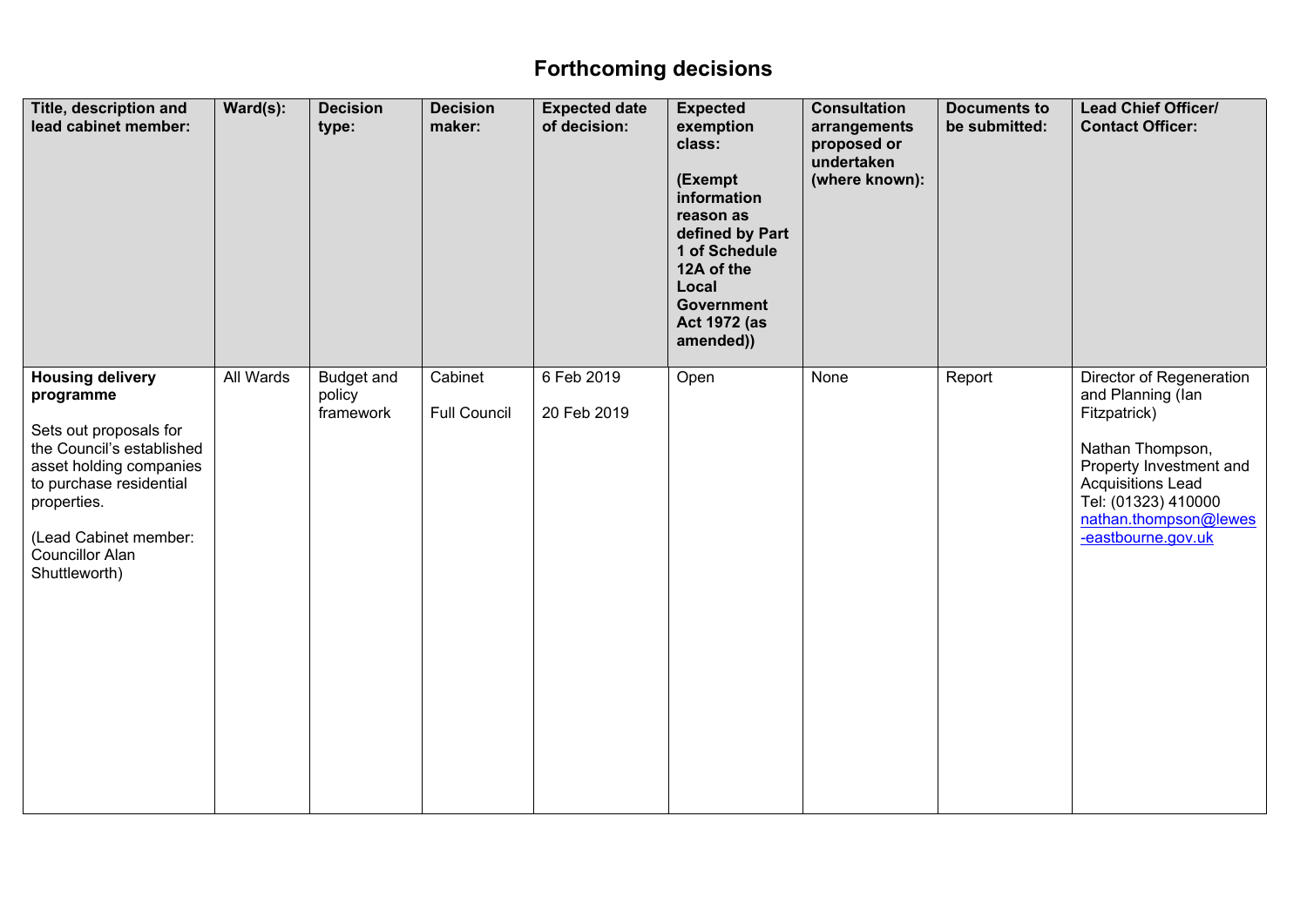| Title, description and<br>lead cabinet member:                                                                                                                                                                                                                                                                                    | $\textsf{Ward}(s)$ : | <b>Decision</b><br>type: | <b>Decision</b><br>maker: | <b>Expected date</b><br>of decision: | <b>Expected</b><br>exemption<br>class:<br>(Exempt<br>information<br>reason as<br>defined by Part<br>1 of Schedule<br>12A of the<br>Local<br><b>Government</b><br><b>Act 1972 (as</b><br>amended)) | <b>Consultation</b><br>arrangements<br>proposed or<br>undertaken<br>(where known): | <b>Documents to</b><br>be submitted: | <b>Lead Chief Officer/</b><br><b>Contact Officer:</b>                                                                                                                                                                 |
|-----------------------------------------------------------------------------------------------------------------------------------------------------------------------------------------------------------------------------------------------------------------------------------------------------------------------------------|----------------------|--------------------------|---------------------------|--------------------------------------|---------------------------------------------------------------------------------------------------------------------------------------------------------------------------------------------------|------------------------------------------------------------------------------------|--------------------------------------|-----------------------------------------------------------------------------------------------------------------------------------------------------------------------------------------------------------------------|
| <b>Community grants</b><br>programme - small<br>grants<br>To agree small grants to<br>voluntary organisations<br>awarded by the borough<br>council in Eastbourne for<br>the year 2019/20 and<br>agree priorities for small<br>grants for the year<br>2020/21.<br>(Lead Cabinet member:<br><b>Councillor Alan</b><br>Shuttleworth) | All Wards            | Key                      | Cabinet                   | 6 Feb 2019                           | Part exempt<br>Exempt<br>information<br>reason: 3                                                                                                                                                 | Application<br>process<br>advertised<br>widely in the<br>community.                | Report                               | Director of Regeneration<br>and Planning<br>(lan Fitzpatrick)<br>Pat Taylor, Strategy and<br>Commissioning Lead for<br>Community and<br>Partnerships<br>Tel: (01323) 415909<br>pat.taylor@lewes-<br>eastbourne.gov.uk |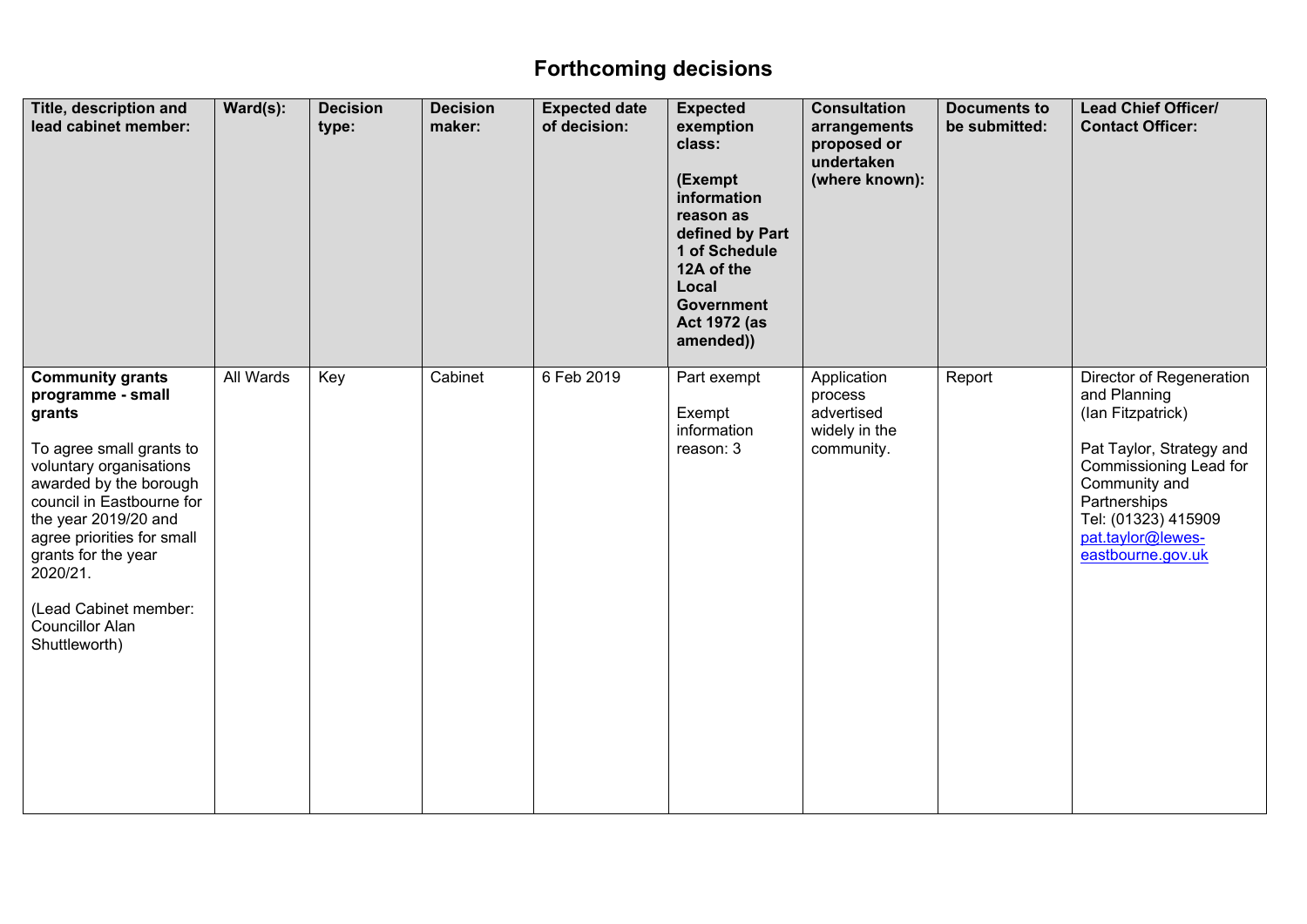| Title, description and<br>lead cabinet member:                                                                                                                                                                                              | $\textsf{Ward}(s)$ : | <b>Decision</b><br>type: | <b>Decision</b><br>maker: | <b>Expected date</b><br>of decision: | <b>Expected</b><br>exemption<br>class:<br>(Exempt<br>information<br>reason as<br>defined by Part<br>1 of Schedule<br>12A of the<br>Local<br><b>Government</b><br><b>Act 1972 (as</b><br>amended)) | <b>Consultation</b><br>arrangements<br>proposed or<br>undertaken<br>(where known): | <b>Documents to</b><br>be submitted: | <b>Lead Chief Officer/</b><br><b>Contact Officer:</b>                                                                                                                                                                                                           |
|---------------------------------------------------------------------------------------------------------------------------------------------------------------------------------------------------------------------------------------------|----------------------|--------------------------|---------------------------|--------------------------------------|---------------------------------------------------------------------------------------------------------------------------------------------------------------------------------------------------|------------------------------------------------------------------------------------|--------------------------------------|-----------------------------------------------------------------------------------------------------------------------------------------------------------------------------------------------------------------------------------------------------------------|
| Water & sewerage<br>services<br>To seek Cabinet<br>approval for an additional<br>one year Contract<br>Procedure Rule waiver<br>prior to review of<br>services in 2020.<br>(Lead Cabinet member:<br><b>Councillor Colin</b><br>Swansborough) | <b>All Wards</b>     | Non-Key                  | Cabinet                   | 6 Feb 2019                           | Open                                                                                                                                                                                              | None                                                                               | Report                               | Director of Regeneration<br>and Planning (lan<br>Fitzpatrick)<br>Mark Langridge Kemp,<br>Senior Manager, Asset<br>Development, Property<br>and Facilities Shared<br>Service Tel: 07900<br>057102<br>mark.langridge-<br>kemp@eastbourne.gov.u<br>$\underline{k}$ |
| <b>Business rate pilot</b><br>Proposed business rate<br>pilot.<br>(Lead Cabinet member:<br><b>Councillor Stephen Holt)</b>                                                                                                                  | All Wards            | Key                      | Cabinet                   | 6 Feb 2019                           | Open                                                                                                                                                                                              | Not applicable                                                                     | Report                               | <b>Chief Finance Officer</b><br>(Homira Javadi)<br>Pauline Adams, Head of<br>Finance<br>Tel: (01323) 415979<br>pauline.adams@lewes-<br>eastbourne.gov.uk                                                                                                        |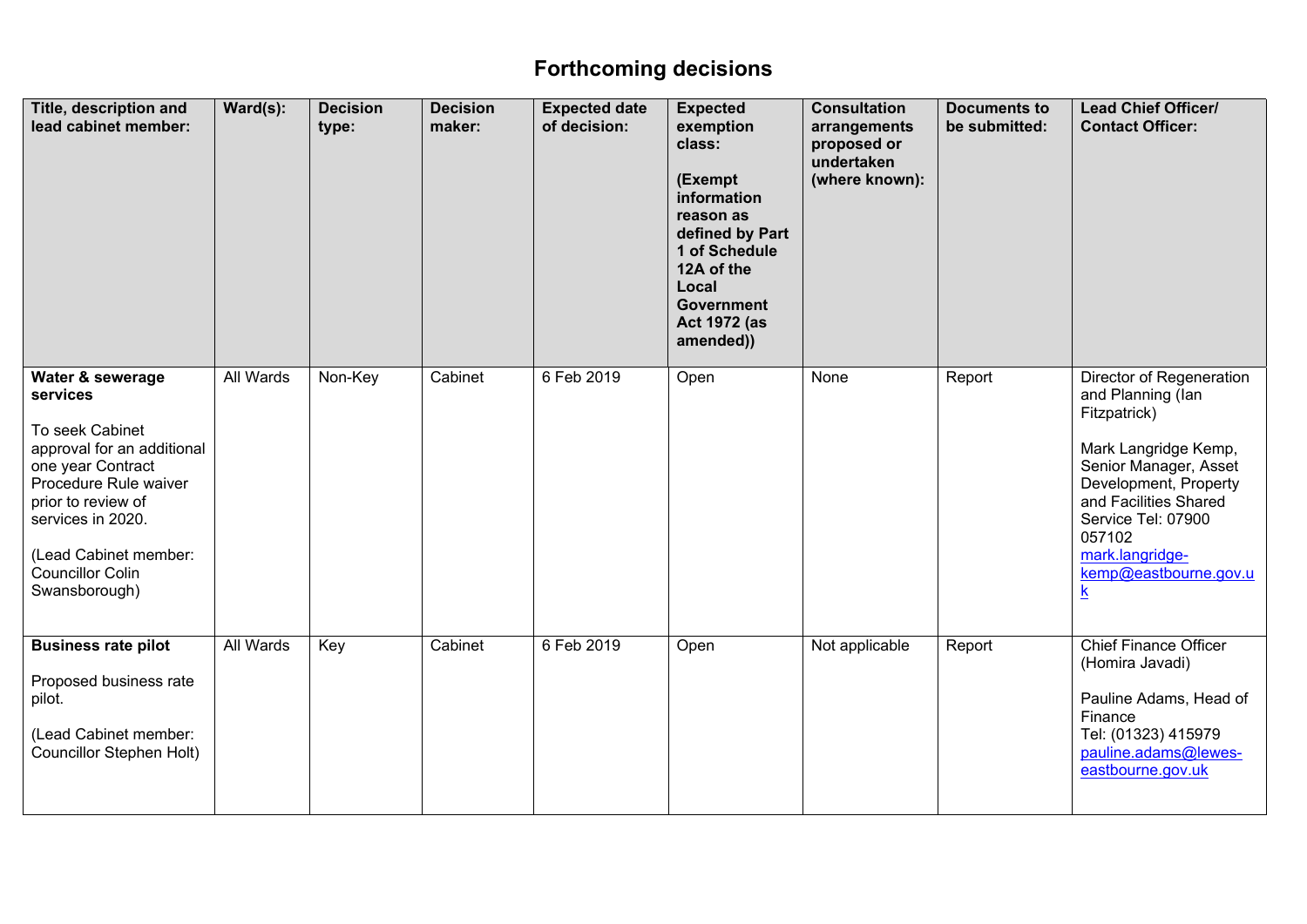| Title, description and<br>lead cabinet member:                                                                                                                                                                                                                                                                                                                  | $\textsf{Ward}(s)$ : | <b>Decision</b><br>type: | <b>Decision</b><br>maker: | <b>Expected date</b><br>of decision: | <b>Expected</b><br>exemption<br>class:<br>(Exempt<br>information<br>reason as<br>defined by Part<br>1 of Schedule<br>12A of the<br>Local<br><b>Government</b><br><b>Act 1972 (as</b><br>amended)) | <b>Consultation</b><br>arrangements<br>proposed or<br>undertaken<br>(where known): | <b>Documents to</b><br>be submitted: | <b>Lead Chief Officer/</b><br><b>Contact Officer:</b>                                                                                                                                   |
|-----------------------------------------------------------------------------------------------------------------------------------------------------------------------------------------------------------------------------------------------------------------------------------------------------------------------------------------------------------------|----------------------|--------------------------|---------------------------|--------------------------------------|---------------------------------------------------------------------------------------------------------------------------------------------------------------------------------------------------|------------------------------------------------------------------------------------|--------------------------------------|-----------------------------------------------------------------------------------------------------------------------------------------------------------------------------------------|
| <b>Wave Leisure Services</b><br>This proposal has<br>already been taken to<br>Cabinet in July and the<br>recommendation<br>received approval,<br>however we need to<br>make an addition to the<br>report to include some<br>additional facilities to be<br>transferred to Wave<br>Leisure.<br>(Lead Cabinet member:<br><b>Councillor Margaret</b><br>Bannister) | <b>All Wards</b>     | Key                      | Cabinet                   | 6 Feb 2019                           | Open                                                                                                                                                                                              | Consultation<br>already<br>completed                                               | Report                               | Director of Tourism and<br>Enterprise (Philip Evans)<br>Annie Wills, Tourism<br>Development, Heritage<br>and Catering Manager<br>Tel: 01323 415410<br>annie.wills@eastbourne.<br>gov.uk |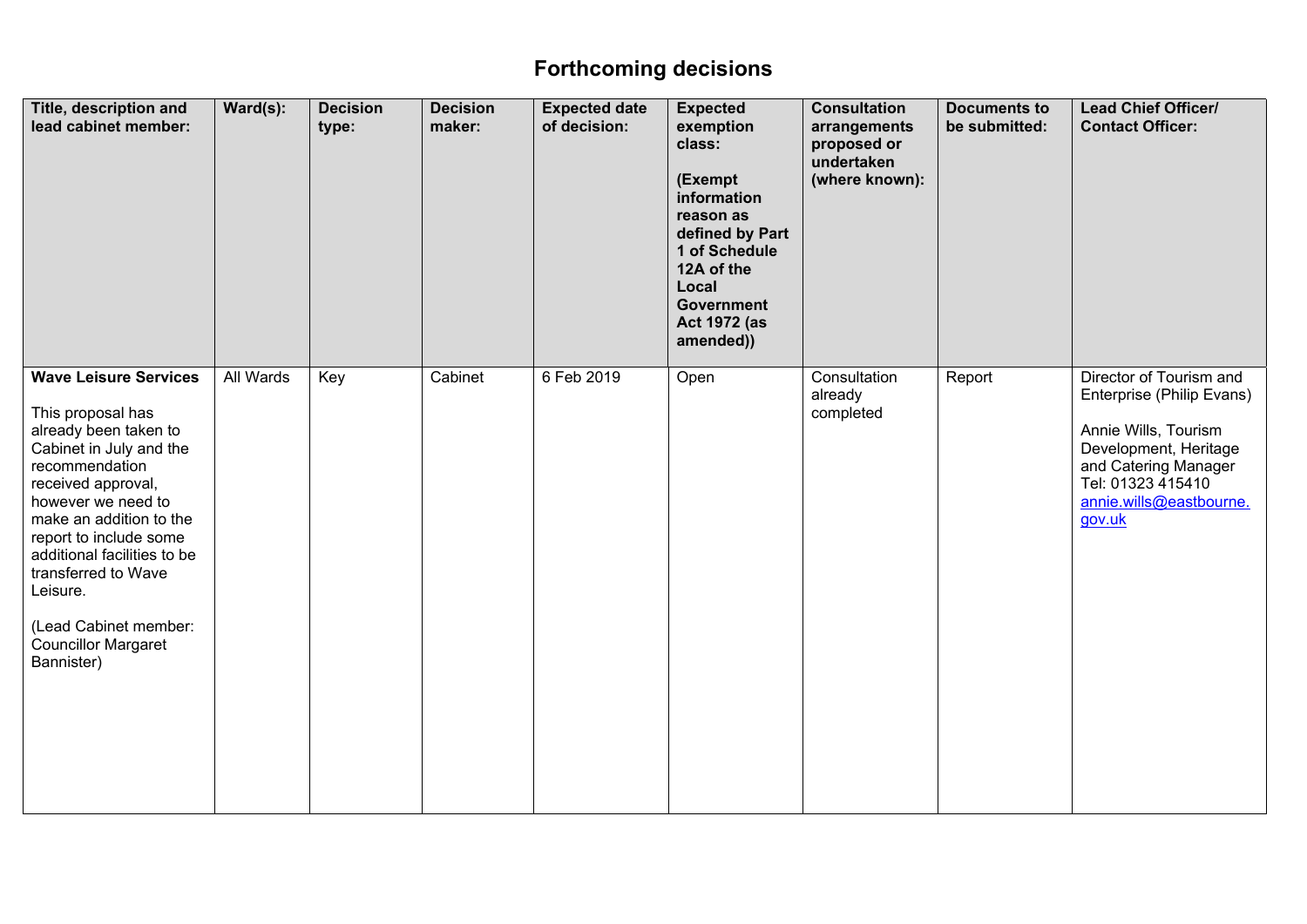| Title, description and<br>lead cabinet member:                                                                                                                                                                                                                                                      | $\textsf{Ward}(\textsf{s})$ : | <b>Decision</b><br>type: | <b>Decision</b><br>maker: | <b>Expected date</b><br>of decision: | <b>Expected</b><br>exemption<br>class:<br>(Exempt<br>information<br>reason as<br>defined by Part<br>1 of Schedule<br>12A of the<br>Local<br><b>Government</b><br><b>Act 1972 (as</b><br>amended)) | <b>Consultation</b><br>arrangements<br>proposed or<br>undertaken<br>(where known):                                                                                                                                                                                          | <b>Documents to</b><br>be submitted: | <b>Lead Chief Officer/</b><br><b>Contact Officer:</b>                                                                                                                                         |
|-----------------------------------------------------------------------------------------------------------------------------------------------------------------------------------------------------------------------------------------------------------------------------------------------------|-------------------------------|--------------------------|---------------------------|--------------------------------------|---------------------------------------------------------------------------------------------------------------------------------------------------------------------------------------------------|-----------------------------------------------------------------------------------------------------------------------------------------------------------------------------------------------------------------------------------------------------------------------------|--------------------------------------|-----------------------------------------------------------------------------------------------------------------------------------------------------------------------------------------------|
| <b>Redundancy and</b><br>redeployment policy<br>To receive and note a<br>report (if submitted to this<br>meeting) giving details of<br>employees currently<br>subject to this policy and<br>related financial<br>implications.<br>(Lead Cabinet member:<br><b>Councillor Colin</b><br>Swansborough) | <b>All Wards</b>              | Non-Key                  | Cabinet                   | 6 Feb 2019                           | Fully exempt<br>Exempt<br>information<br>reasons: 1, 2                                                                                                                                            | Consultation<br>with UNISON<br>and the affected<br>individuals takes<br>place. It also<br>provides for<br>corporate<br>resources to be<br>made available<br>to assist in the<br>search for<br>alternative<br>employment<br>both inside and<br>externally to the<br>Council. | Report                               | Assistant Director for<br>Human Resources and<br>Transformation<br>(Becky Cooke)<br>Helen Knight, Head of<br>Human Resources<br>Tel: 01323 415063<br>helen.knight@lewes-<br>eastbourne.gov.uk |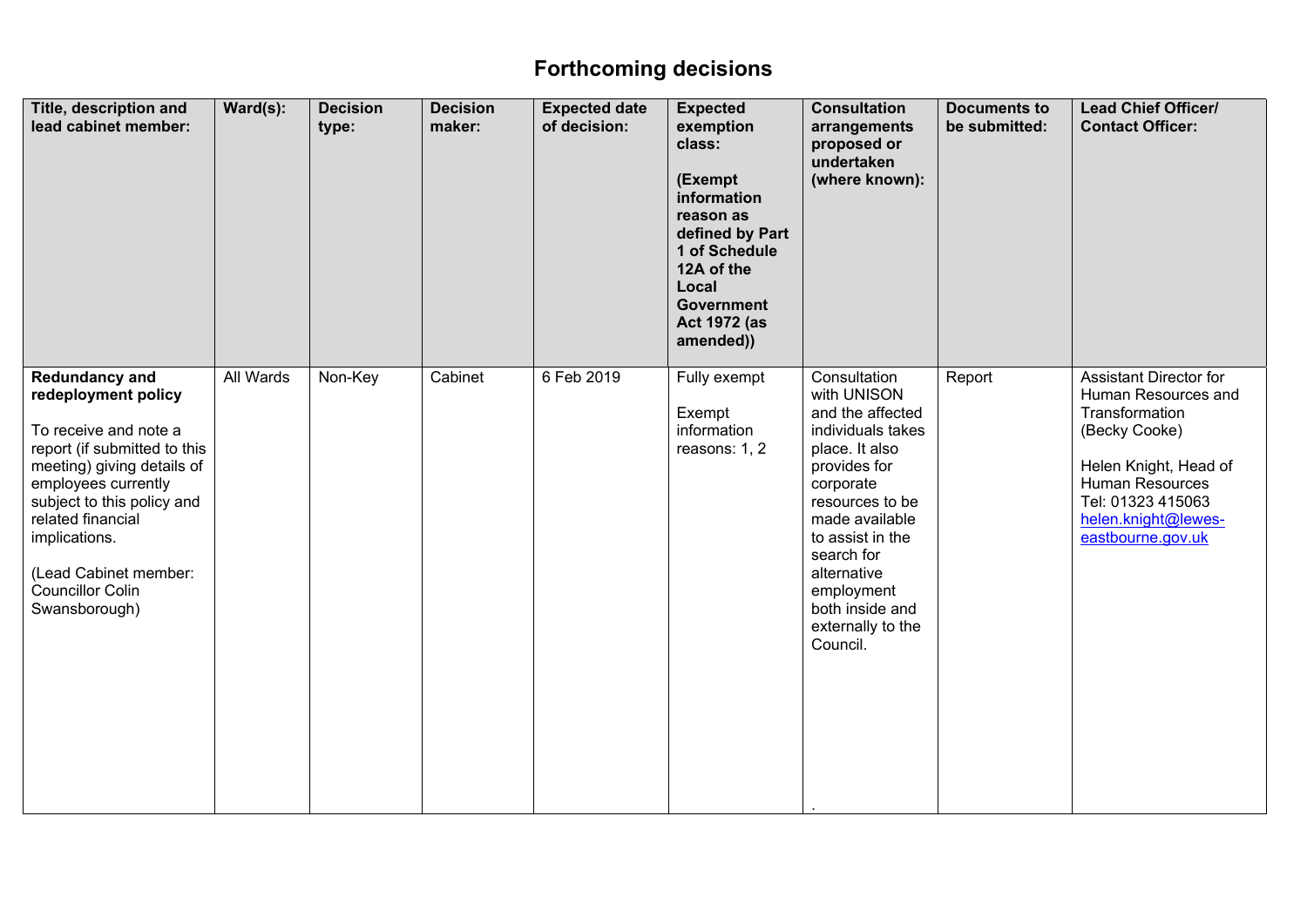| Title, description and<br>lead cabinet member:                                                                                                                                                                                                                                                                                 | $\textsf{Ward}(s)$ : | <b>Decision</b><br>type: | <b>Decision</b><br>maker: | <b>Expected date</b><br>of decision: | <b>Expected</b><br>exemption<br>class:<br>(Exempt<br>information<br>reason as<br>defined by Part<br>1 of Schedule<br>12A of the<br>Local<br><b>Government</b><br><b>Act 1972 (as</b><br>amended)) | <b>Consultation</b><br>arrangements<br>proposed or<br>undertaken<br>(where known): | <b>Documents to</b><br>be submitted: | <b>Lead Chief Officer/</b><br><b>Contact Officer:</b>                                                                                                                                                                                                                                                                                                 |
|--------------------------------------------------------------------------------------------------------------------------------------------------------------------------------------------------------------------------------------------------------------------------------------------------------------------------------|----------------------|--------------------------|---------------------------|--------------------------------------|---------------------------------------------------------------------------------------------------------------------------------------------------------------------------------------------------|------------------------------------------------------------------------------------|--------------------------------------|-------------------------------------------------------------------------------------------------------------------------------------------------------------------------------------------------------------------------------------------------------------------------------------------------------------------------------------------------------|
| Corporate performance<br>- quarter 3 - 2018/19<br>To update Members on<br>the Council's<br>performance against<br>Corporate Plan priority<br>actions, performance<br>indicators and targets<br>over Q3 2018/19 period.<br>(Lead Cabinet member:<br><b>Councillor Colin</b><br>Swansborough,<br><b>Councillor Stephen Holt)</b> | <b>All Wards</b>     | Non-Key                  | Cabinet                   | 20 Mar 2019                          | Part exempt<br>Exempt<br>information<br>reason: 3                                                                                                                                                 | Not applicable                                                                     | Report                               | Director of Regeneration<br>and Planning (lan<br>Fitzpatrick) and Chief<br>Finance Officer<br>(Homira Javadi)<br>Millie McDevitt,<br>Performance and<br>Programmes Lead<br>Tel: 01273 085637<br>millie.mcdevitt@lewes-<br>eastbourne.gov.uk,<br>Pauline Adams, Head of<br>Finance<br>Tel: (01323) 415979<br>pauline.adams@lewes-<br>eastbourne.gov.uk |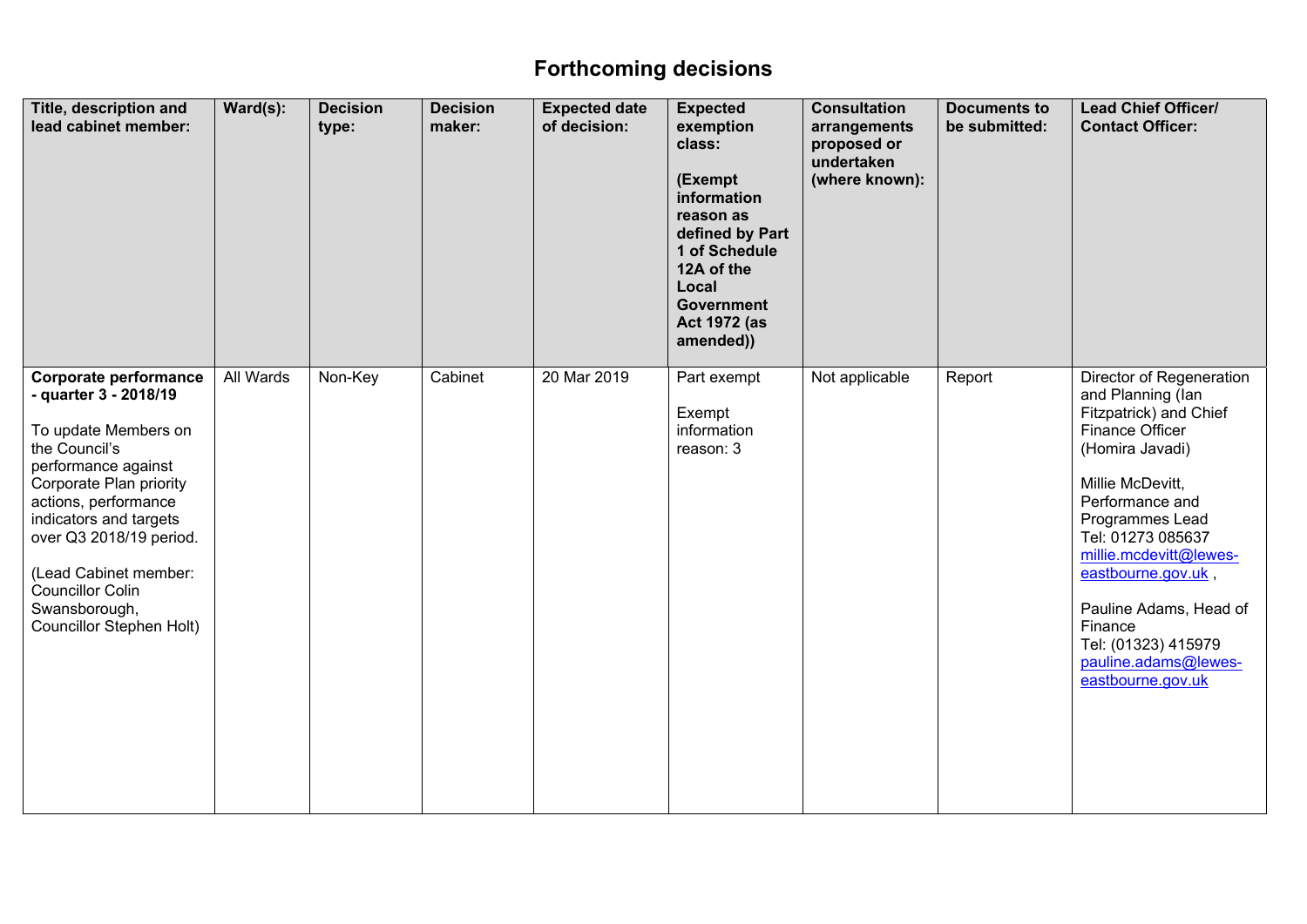| Title, description and<br>lead cabinet member:                                                                                                                                                                                                                                              | $\textsf{Ward}(\textsf{s})$ : | <b>Decision</b><br>type: | <b>Decision</b><br>maker: | <b>Expected date</b><br>of decision: | <b>Expected</b><br>exemption<br>class:<br>(Exempt<br>information<br>reason as<br>defined by Part<br>1 of Schedule<br>12A of the<br>Local<br><b>Government</b><br><b>Act 1972 (as</b><br>amended)) | <b>Consultation</b><br>arrangements<br>proposed or<br>undertaken<br>(where known):                                      | <b>Documents to</b><br>be submitted:     | <b>Lead Chief Officer/</b><br><b>Contact Officer:</b>                                                                                                                                                                 |
|---------------------------------------------------------------------------------------------------------------------------------------------------------------------------------------------------------------------------------------------------------------------------------------------|-------------------------------|--------------------------|---------------------------|--------------------------------------|---------------------------------------------------------------------------------------------------------------------------------------------------------------------------------------------------|-------------------------------------------------------------------------------------------------------------------------|------------------------------------------|-----------------------------------------------------------------------------------------------------------------------------------------------------------------------------------------------------------------------|
| <b>Equality and Fairness</b><br><b>Annual Report 2018</b><br>and Action Plan 2019<br>To report on activities to<br>undertaken in 2018 to<br>promote equality and<br>fairness and recommend<br>an action plan for 2019.<br>(Lead Cabinet member:<br><b>Councillor Colin</b><br>Swansborough) | <b>All Wards</b>              | Non-Key                  | Cabinet                   | 20 Mar 2019                          | Open                                                                                                                                                                                              | Equality and<br>Fairness<br>Stakeholder<br>Group $-12th$<br>December 2018<br>Scrutiny<br>Committee - 4<br>February 2018 | <b>Equality and</b><br>fairness analysis | Director of Regeneration<br>and Planning<br>(lan Fitzpatrick)<br>Pat Taylor, Strategy and<br>Commissioning Lead for<br>Community and<br>Partnerships<br>Tel: (01323) 415909<br>pat.taylor@lewes-<br>eastbourne.gov.uk |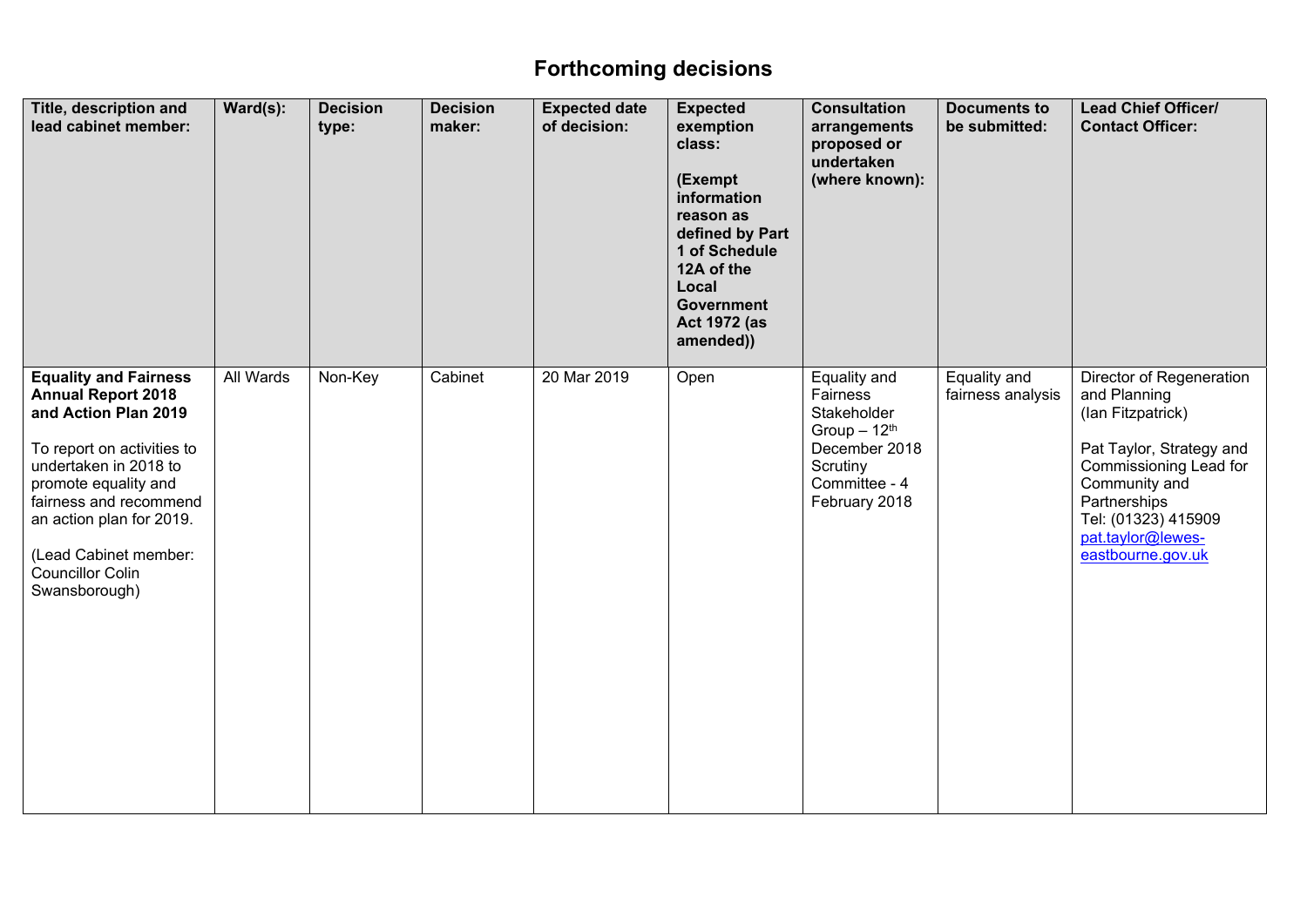| Title, description and<br>lead cabinet member:                                                                                                                                                                            | $\textsf{Ward}(s)$ : | <b>Decision</b><br>type: | <b>Decision</b><br>maker: | <b>Expected date</b><br>of decision: | <b>Expected</b><br>exemption<br>class:<br>(Exempt<br>information<br>reason as<br>defined by Part<br>1 of Schedule<br>12A of the<br>Local<br><b>Government</b><br><b>Act 1972 (as</b><br>amended)) | <b>Consultation</b><br>arrangements<br>proposed or<br>undertaken<br>(where known):            | <b>Documents to</b><br>be submitted: | <b>Lead Chief Officer/</b><br><b>Contact Officer:</b>                                                                                                                                                           |
|---------------------------------------------------------------------------------------------------------------------------------------------------------------------------------------------------------------------------|----------------------|--------------------------|---------------------------|--------------------------------------|---------------------------------------------------------------------------------------------------------------------------------------------------------------------------------------------------|-----------------------------------------------------------------------------------------------|--------------------------------------|-----------------------------------------------------------------------------------------------------------------------------------------------------------------------------------------------------------------|
| <b>Sovereign Leisure</b><br><b>Centre</b><br>Detailed business case<br>for a sustainable energy<br>generation solution at the<br>new Sovereign Leisure<br>Centre.<br>(Lead Cabinet member:<br>Councillor Jonathan<br>Dow) | <b>All Wards</b>     | Key                      | Cabinet                   | 20 Mar 2019                          | Open                                                                                                                                                                                              | With Chief<br>Finance Officer<br>and Corporate<br>Management<br>Team during<br>February 2019. | Report                               | Director of Regeneration<br>and Planning (lan<br>Fitzpatrick)<br>Jane Goodall, Strategy<br>and Partnership Lead,<br><b>Quality Environment</b><br>Tel: 01273 484383<br>Jane.Goodall@lewes-<br>eastbourne.gov.uk |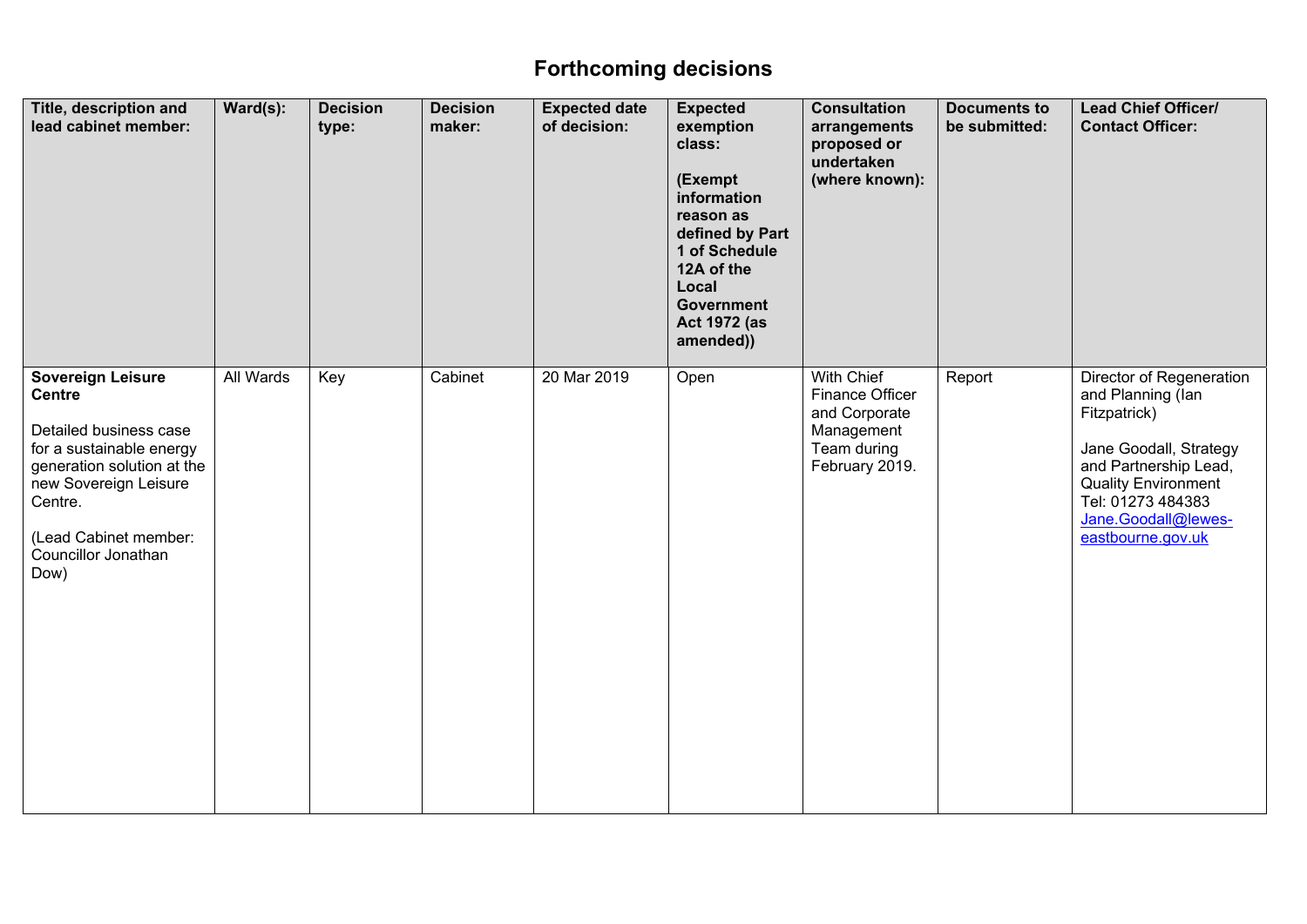| Title, description and<br>lead cabinet member:                                                                                                                                                                                                                                                      | $\textsf{Ward}(s)$ : | <b>Decision</b><br>type: | <b>Decision</b><br>maker: | <b>Expected date</b><br>of decision: | <b>Expected</b><br>exemption<br>class:<br>(Exempt)<br>information<br>reason as<br>defined by Part<br>1 of Schedule<br>12A of the<br>Local<br><b>Government</b><br><b>Act 1972 (as</b><br>amended)) | <b>Consultation</b><br>arrangements<br>proposed or<br>undertaken<br>(where known):                                                                                                                                                                                          | <b>Documents to</b><br>be submitted: | <b>Lead Chief Officer/</b><br><b>Contact Officer:</b>                                                                                                                                                       |
|-----------------------------------------------------------------------------------------------------------------------------------------------------------------------------------------------------------------------------------------------------------------------------------------------------|----------------------|--------------------------|---------------------------|--------------------------------------|----------------------------------------------------------------------------------------------------------------------------------------------------------------------------------------------------|-----------------------------------------------------------------------------------------------------------------------------------------------------------------------------------------------------------------------------------------------------------------------------|--------------------------------------|-------------------------------------------------------------------------------------------------------------------------------------------------------------------------------------------------------------|
| <b>Redundancy and</b><br>redeployment policy<br>To receive and note a<br>report (if submitted to this<br>meeting) giving details of<br>employees currently<br>subject to this policy and<br>related financial<br>implications.<br>(Lead Cabinet member:<br><b>Councillor Colin</b><br>Swansborough) | All Wards            | Non-Key                  | Cabinet                   | 20 Mar 2019                          | Fully exempt<br>Exempt<br>information<br>reasons: 1, 2                                                                                                                                             | Consultation<br>with UNISON<br>and the affected<br>individuals takes<br>place. It also<br>provides for<br>corporate<br>resources to be<br>made available<br>to assist in the<br>search for<br>alternative<br>employment<br>both inside and<br>externally to the<br>Council. | Report.                              | <b>Assistant Director for</b><br>Human Resources and<br>Transformation<br>(Becky Cooke)<br>Helen Knight, Head of<br><b>Human Resources</b><br>Tel: 01323 415063<br>helen.knight@lewes-<br>eastbourne.gov.uk |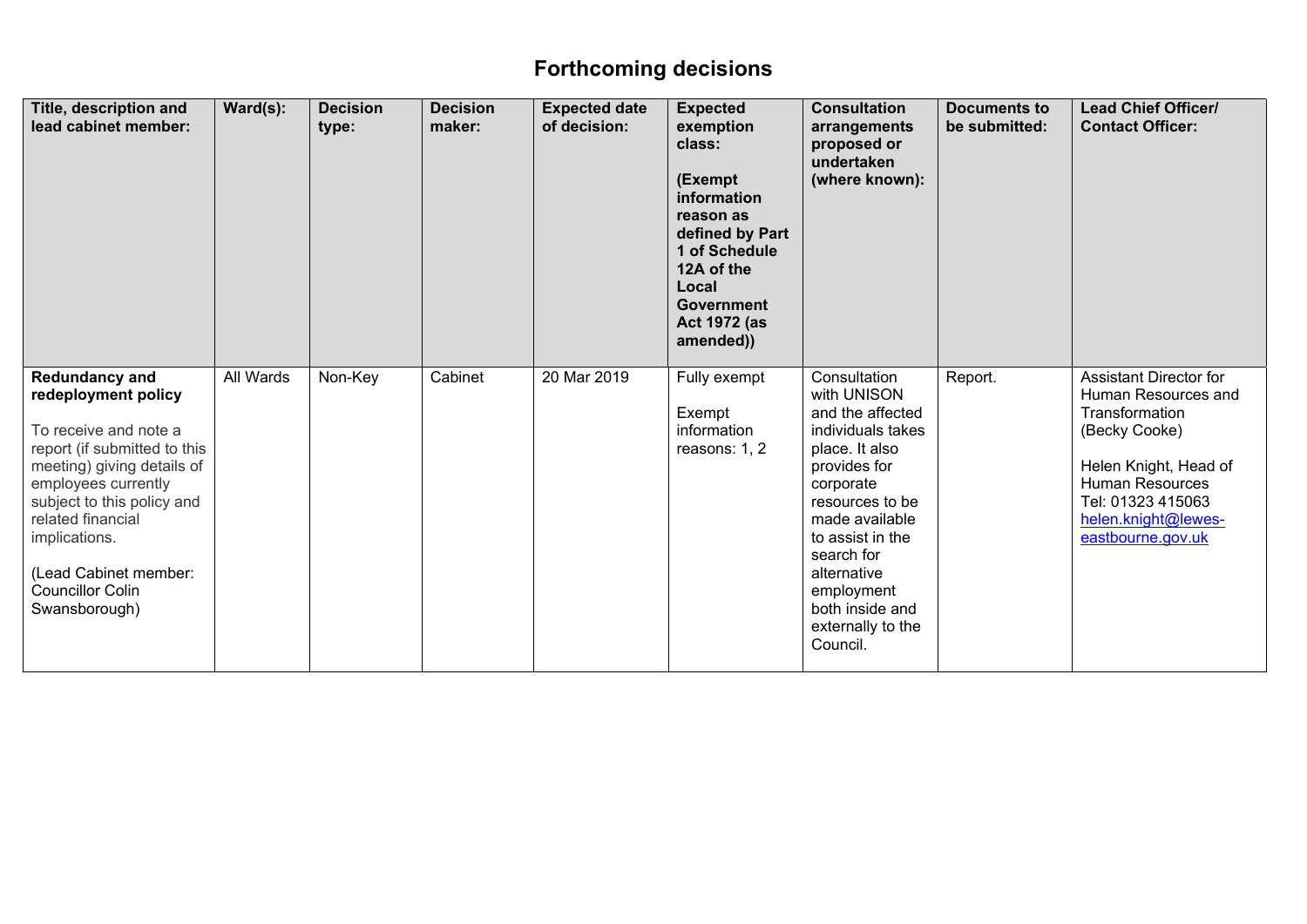## **Explanatory Note**

The Council is required to publish information about all key decisions at least 28 days in advance of the decision being taken.

This plan is a list of the decisions likely to be taken over the coming four months. The list is not exhaustive as not all decisions are known that far in advance. The Plan is updated and re-published monthly.

The forward plan shows details of key decisions intended to be taken by the Cabinet and Chief Officers under their delegated powers.

The plan shows:-

- $\bullet$  the subject of the decisions
- what wards are affected
- $\bullet$  the decision type
- who will make the decision
- when those decisions will be made
- expected exemption class (open, part exempt or fully exempt.)
- what the consultation arrangements are
- what documents relating to those decisions will be available
- who you can contact about the decision and how to obtain copies of those documents referred to in the plan

#### **What is a key decision?**

"Key decisions" relate to a decision, which is likely:-

(1) to result in the Council incurring expenditure which is, or the making of savings which are, significant having regard to the Council's budget for the service or function to which the decision relates; or

(2) to be significant in terms of its effects on communities living or working in an area comprising two or more wards in the Council's area.

#### **What is budget and policy framework?**

When a decision is marked as "budget and policy framework", it requires the approval of Full Council.

#### **Confidential and exempt information**

From time to time, the forward plan will indicate matters (or part thereof) which may need to be considered in private, during which time the press and public will be excluded. This is in accordance with the provisions of Regulation 5(2) of the Local Authorities (Executive Arrangements) (Meetings and Access to Information) (England) Regulations 2012.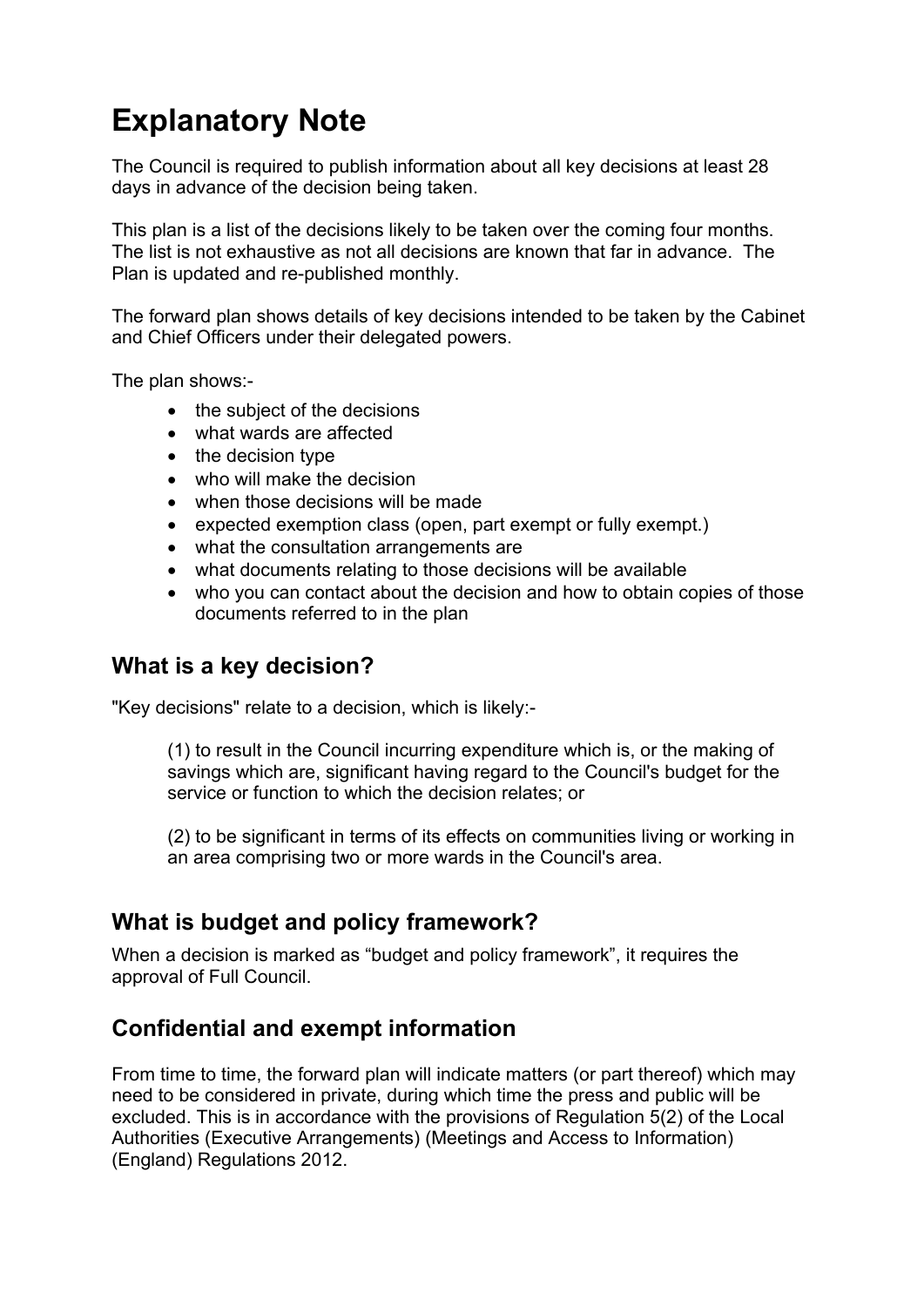Any representations that such matters should not be considered in private should be sent to the contact officer.

Information given to the Council by a Government Department on terms which forbid its disclosure to the public, information which cannot be publicly disclosed by a Court Order and information, the disclosure of which is prohibited by an enactment are all legally defined as "Confidential Information" and must not be disclosed. All other local authority information which it is desired should not be disclosed has to be categorised under one or more of the following "Exempt Information" reasons (as given under Schedule 12A of the Local Government Act 1972) and subject to the public interest test.

| Category                                                                                                                                                                                                                                                                                   | <b>Condition No.</b>                      |
|--------------------------------------------------------------------------------------------------------------------------------------------------------------------------------------------------------------------------------------------------------------------------------------------|-------------------------------------------|
| 1. Information relating to any individual.                                                                                                                                                                                                                                                 | See conditions 9 and 10<br>below.         |
| 2. Information which is likely to reveal the identity of an<br>individual.                                                                                                                                                                                                                 | See conditions 9 and 10<br>below.         |
| 3. Information relating to the financial or business affairs of any<br>particular person (including the authority holding that<br>information).                                                                                                                                            | See conditions 8, 9, 10<br>and 12 below.  |
| 4. Information relating to any consultations or negotiations, or<br>contemplated consultations or negotiations, in connection with<br>any labour relations matter arising between the authority or a<br>Minister of the Crown and employees of, or office holders<br>under, the authority. | See conditions 9, 10, 11<br>and 12 below. |
| 5. Information in respect of which a claim to legal professional<br>privilege could be maintained in legal proceedings.                                                                                                                                                                    | See conditions 9 and 10<br>below.         |
| 6. Information which reveals that the authority proposes—<br>(a) to give under any enactment a notice under or by virtue of<br>which requirements are imposed on a person; or                                                                                                              | See conditions 9, 10 and<br>12 below.     |
| (b) to make an order or direction under any enactment.                                                                                                                                                                                                                                     |                                           |
| 7. Information relating to any action taken or to be taken in<br>connection with the prevention, investigation or prosecution of<br>crime.                                                                                                                                                 | See conditions 9 and 10<br>below.         |

#### **Conditions**

8. Information is not exempt information if it is required to be registered under:

- (a) the Companies Acts (as defined in section 2 of the Companies Act 2006;
- (b) the Friendly Societies Act 1974;
- (c) the Friendly Societies Act 1992;
- (d) the Industrial and Provident Societies Acts 1965 to 1978;
- (e) the Building Societies Act 1986; or
- (f) the Charities Act 1993.